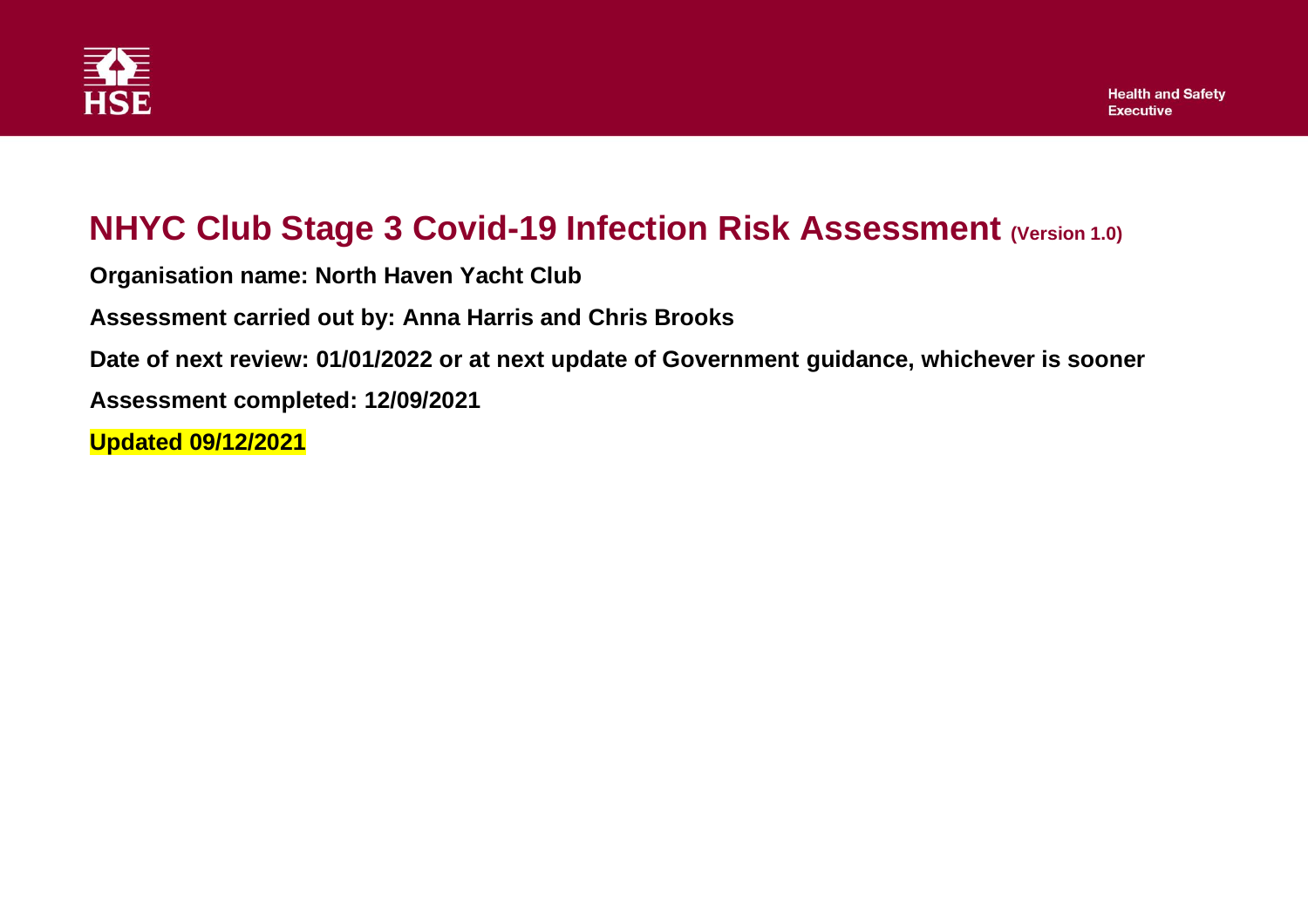

| <b>What are the</b><br>hazards?                                                                  | Who might<br>be harmed<br>and how?                                                                                                                                         | What are you already doing to<br>control the risks?                                                                                                                                                                                                                                                                                      | What further action do you need<br>to take to control the risks?                                                                                                                                                                                                                              | <b>Who needs</b><br>to carry out<br>the action?                                                 | <b>When</b><br>is the<br>action<br>needed<br>by? | <b>Done</b> |
|--------------------------------------------------------------------------------------------------|----------------------------------------------------------------------------------------------------------------------------------------------------------------------------|------------------------------------------------------------------------------------------------------------------------------------------------------------------------------------------------------------------------------------------------------------------------------------------------------------------------------------------|-----------------------------------------------------------------------------------------------------------------------------------------------------------------------------------------------------------------------------------------------------------------------------------------------|-------------------------------------------------------------------------------------------------|--------------------------------------------------|-------------|
| Transmission<br>of the virus<br>due to people<br>attending the<br>club on a day-<br>to-day basis | Club<br>members, their<br>guests, other<br>visitors to the<br>club, club<br>members<br>undertaking<br>voluntary<br>duties,<br>cleaning<br>contractors or<br>other workers. | Club members are reminded to<br>follow government guidance and<br>should not attend the club if:<br>They have tested positive for<br>Covid-19:<br>They live in a household with<br>someone who has the<br>symptoms, unless they are<br>exempt from isolation rules;<br>They have been told to self-<br>isolate by NHS Test and<br>Trace. | Display reminders in the clubhouse<br>about this guidance and communicate<br>regular reminders to members, for<br>example, via email, social media and<br>the club newsletter.<br>Provide more conspicuous hand<br>sanitiser and encourage people to use<br>this as they enter the clubhouse. | Secretary,<br>Assistant<br>secretary,<br>social media<br>administrator,<br>newsletter<br>editor | <b>Now</b>                                       |             |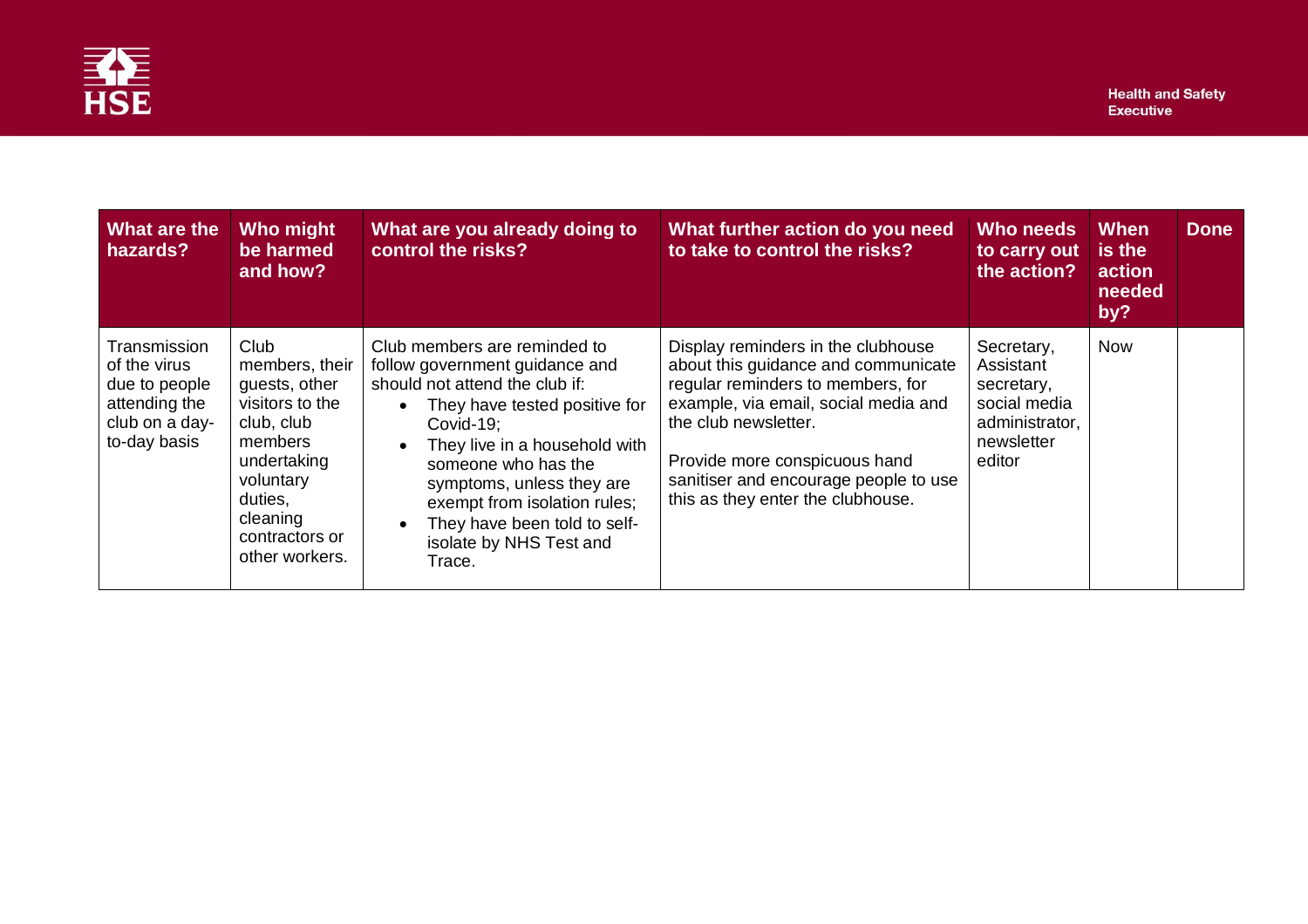

| What are the<br>hazards? | Who might<br>be harmed<br>and how? | What are you already doing to<br>control the risks?                                                                                                                                                                                                                                                                                                                                                                                                                                                                                                                                                                                    | What further action do you need<br>to take to control the risks?      | Who needs<br>to carry out<br>the action? | <b>When</b><br>is the<br>action<br>needed<br>by? | <b>Done</b> |
|--------------------------|------------------------------------|----------------------------------------------------------------------------------------------------------------------------------------------------------------------------------------------------------------------------------------------------------------------------------------------------------------------------------------------------------------------------------------------------------------------------------------------------------------------------------------------------------------------------------------------------------------------------------------------------------------------------------------|-----------------------------------------------------------------------|------------------------------------------|--------------------------------------------------|-------------|
|                          |                                    | People attending the club are<br>advised to take a lateral flow test<br>within 48 hours of attending the club.<br>People using the club are reminded<br>to follow government guidance:<br>Ensure there is adequate<br>ventilation through opening<br>windows and doors;<br>Clean surfaces more<br>frequently:<br>Clean their hands and use<br>hand sanitiser frequently.<br>Anti-viral spray, wipes and hand<br>sanitiser are provided by the club for<br>use by those attending the club.<br>While not mandatory, government<br>guidance states that people should<br>wear a face covering in indoor<br>places, which are crowded and | Investigate ways to improve<br>ventilation in the kitchen and office. | <b>The</b><br>Committee                  | 31/10/20<br>21                                   |             |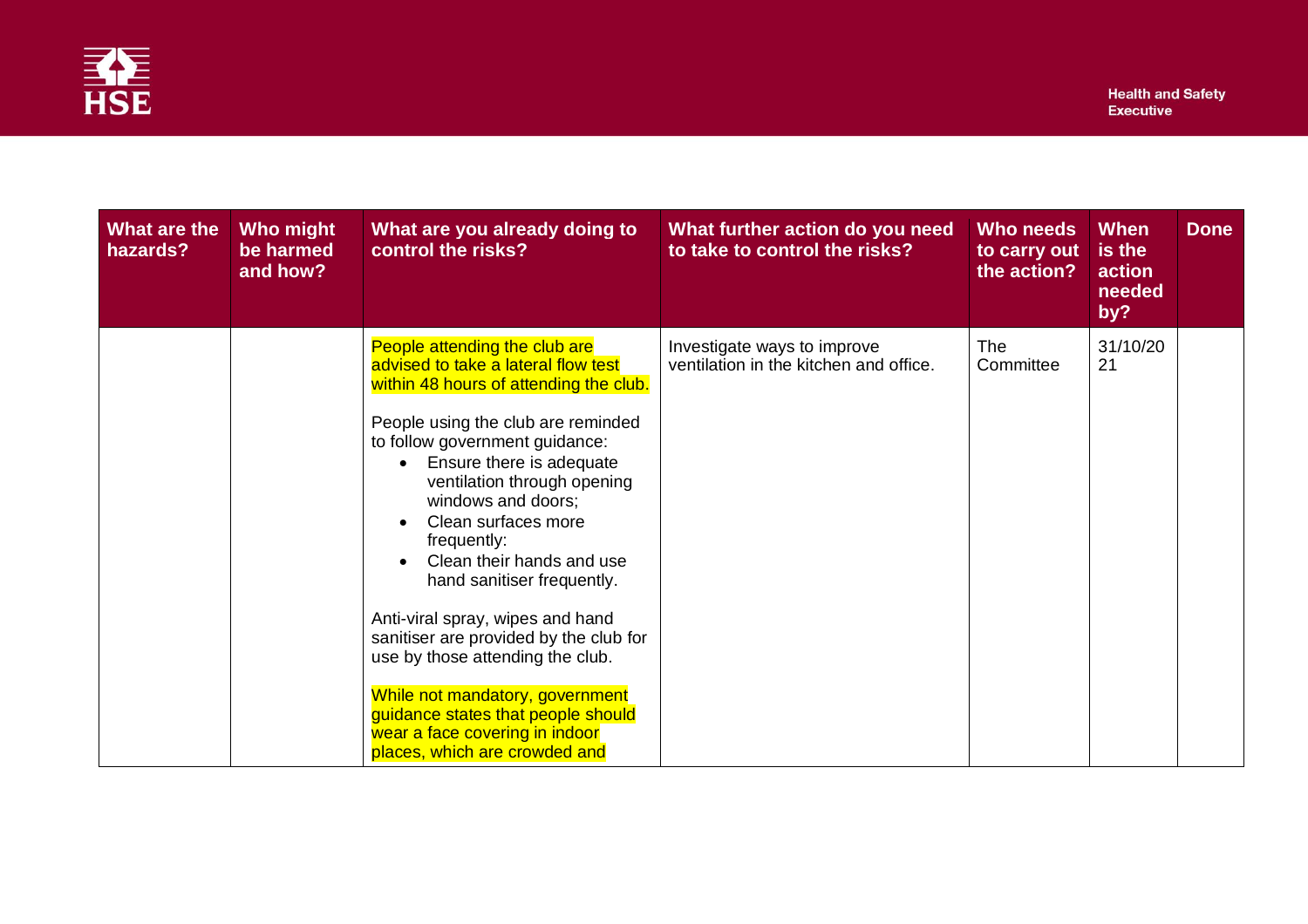

| What are the<br>hazards? | Who might<br>be harmed<br>and how? | What are you already doing to<br>control the risks?                                                                                                                                                                                                                                                                                                                                                                                                                                                                                                                                  | What further action do you need<br>to take to control the risks? | Who needs<br>to carry out<br>the action? | <b>When</b><br>is the<br>action<br>needed<br>by? | <b>Done</b> |
|--------------------------|------------------------------------|--------------------------------------------------------------------------------------------------------------------------------------------------------------------------------------------------------------------------------------------------------------------------------------------------------------------------------------------------------------------------------------------------------------------------------------------------------------------------------------------------------------------------------------------------------------------------------------|------------------------------------------------------------------|------------------------------------------|--------------------------------------------------|-------------|
|                          |                                    | enclosed and where they may come<br>into contact with people they do not<br>normally meet.<br>The toilets and kitchen are<br>professionally cleaned once a week.<br>Volunteers undertaking duties<br>(Daywatch, Nightwatch and Taxi<br>duty) to carry out frequent cleaning<br>with anti-viral spray/ wipes of, for<br>example, touch points such as light<br>switches, door handles, items on<br>parking permit desk, fridge.<br>Any kitchen items used are washed<br>in hot water with detergent after use,<br>and dried using disposable paper<br>towel before being stored away. |                                                                  |                                          |                                                  |             |
|                          |                                    | People attending the club can check<br>in using the NHS QR Code                                                                                                                                                                                                                                                                                                                                                                                                                                                                                                                      |                                                                  |                                          |                                                  |             |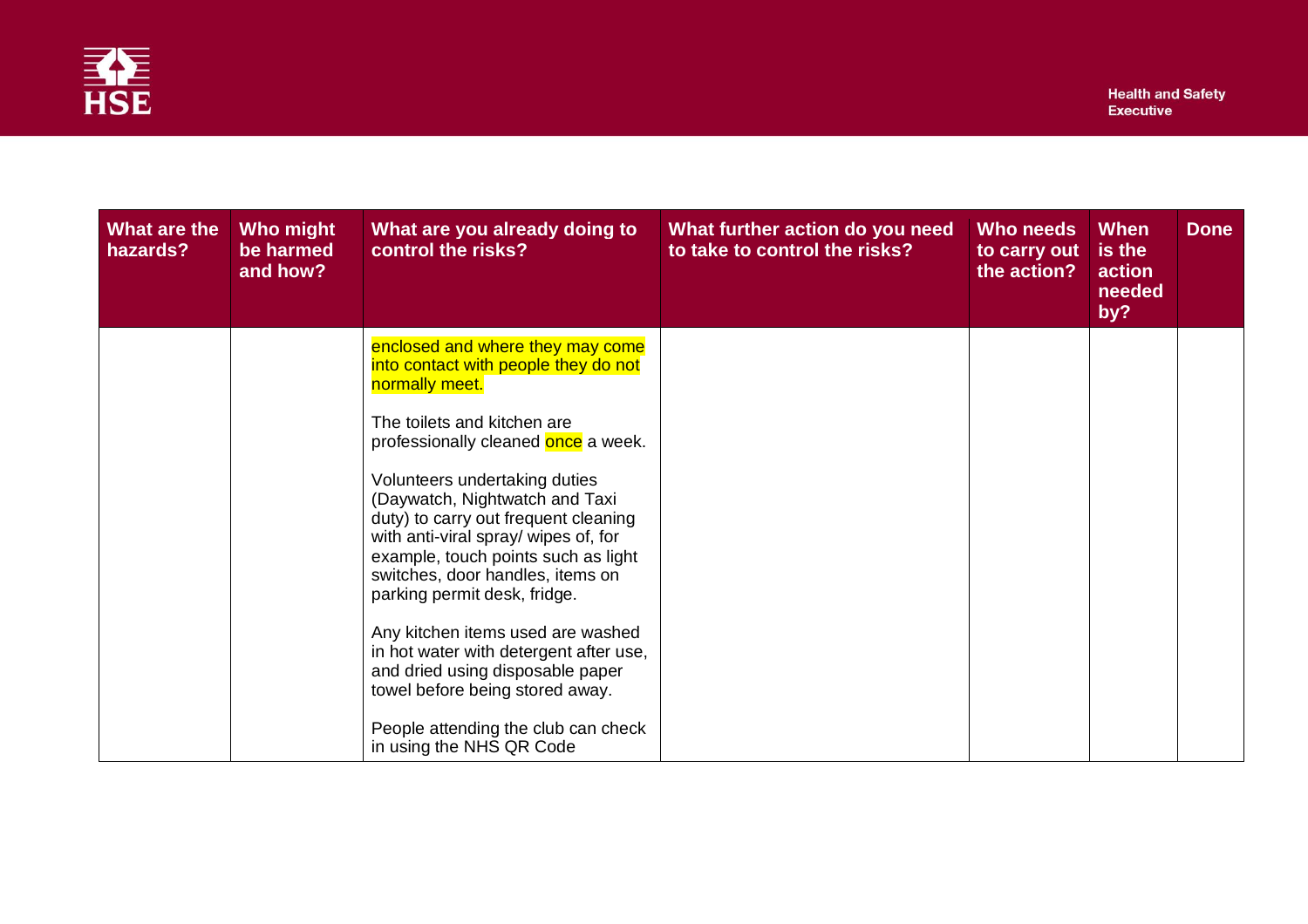

| What are the<br>hazards?                                                                                                | Who might<br>be harmed<br>and how?                                                                              | What are you already doing to<br>control the risks?                                                                                                                                                                | What further action do you need<br>to take to control the risks?                                                             | Who needs<br>to carry out<br>the action?                                                         | <b>When</b><br>is the<br>action<br>needed<br>by? | <b>Done</b> |
|-------------------------------------------------------------------------------------------------------------------------|-----------------------------------------------------------------------------------------------------------------|--------------------------------------------------------------------------------------------------------------------------------------------------------------------------------------------------------------------|------------------------------------------------------------------------------------------------------------------------------|--------------------------------------------------------------------------------------------------|--------------------------------------------------|-------------|
|                                                                                                                         |                                                                                                                 | displayed at the clubhouse or by<br>completing the paper check in sheet.                                                                                                                                           |                                                                                                                              |                                                                                                  |                                                  |             |
| Transmission<br>of the virus<br>due to people<br>attending the<br>club for<br>specific group<br>activities or<br>events | Club<br>members, their<br>guests, other<br>visitors to the<br>club, club<br>members<br>undertaking<br>voluntary | People attending the club are<br>advised to take a lateral flow test<br>within 48 hours of attending the club.<br>Club members are reminded to<br>follow government guidance and<br>should not attend the club if: | Communicate general guidance for<br>specific events:<br>All events must encourage the<br>use of the club's outside<br>space; | Activity co-<br>ordinators in<br>consultation<br>with the<br>Commodore<br>and Vice-<br>Commodore | <b>Now</b>                                       |             |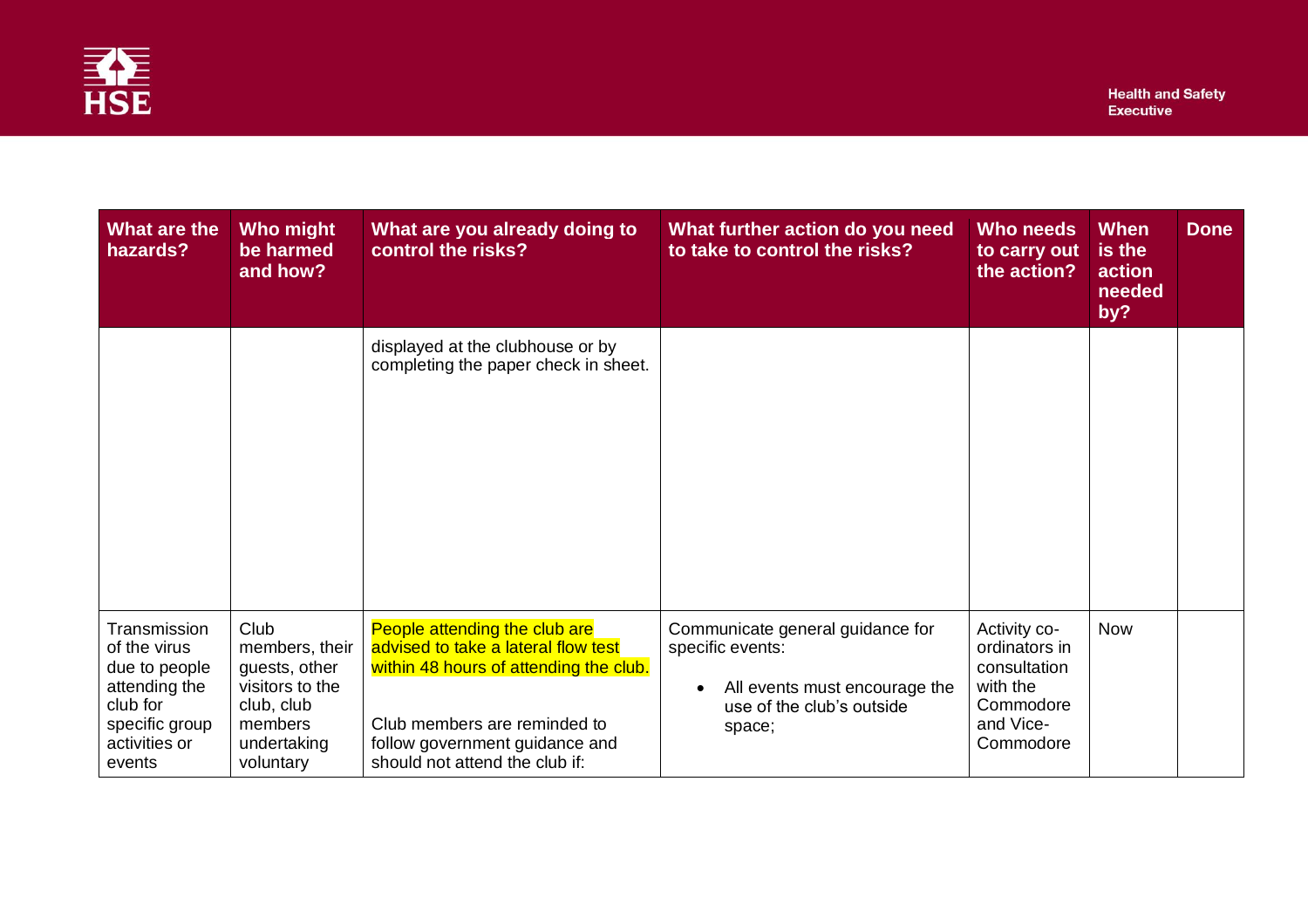

| What are the<br>hazards? | Who might<br>be harmed<br>and how?                      | What are you already doing to<br>control the risks?                                                                                                                                                                                                                                                                                                                                                                                                                                            | What further action do you need<br>to take to control the risks?                                                                                                                                                                                                                                                                                                                                                                                                                                                                                                                                                             | Who needs<br>to carry out<br>the action? | <b>When</b><br>is the<br>action<br>needed<br>by? | <b>Done</b> |
|--------------------------|---------------------------------------------------------|------------------------------------------------------------------------------------------------------------------------------------------------------------------------------------------------------------------------------------------------------------------------------------------------------------------------------------------------------------------------------------------------------------------------------------------------------------------------------------------------|------------------------------------------------------------------------------------------------------------------------------------------------------------------------------------------------------------------------------------------------------------------------------------------------------------------------------------------------------------------------------------------------------------------------------------------------------------------------------------------------------------------------------------------------------------------------------------------------------------------------------|------------------------------------------|--------------------------------------------------|-------------|
|                          | duties,<br>cleaning<br>contractors or<br>other workers. | They have tested positive for<br>Covid-19;<br>They live in a household with<br>someone who has the<br>symptoms, unless they are<br>exempt from isolation rules;<br>They have been told to self-<br>isolate by NHS Test and<br>Trace.<br>People using the club are reminded<br>to follow government guidance:<br>Ensure there is adequate<br>ventilation through opening<br>windows and doors;<br>Clean surfaces more<br>frequently:<br>Clean their hands and use<br>hand sanitiser frequently. | Volunteers preparing food in<br>the kitchen must wear masks<br>that the club will provide;<br>The club will provide<br>conspicuous hand sanitiser<br>and encourage people to use<br>this as they enter the<br>clubhouse.<br>Communicate specific guidance for<br>group activities or events:<br><b>Catered events:</b><br>Either offer 'table-service' or<br>$\bullet$<br>'tray-service', to avoid people<br>congregating over laid-out<br>food or drink.<br>Limit the number of volunteers<br>in the kitchen to four where<br>food is prepared onsite.<br>Limit number of attendees to<br>fifty, plus up to six volunteers. |                                          |                                                  |             |